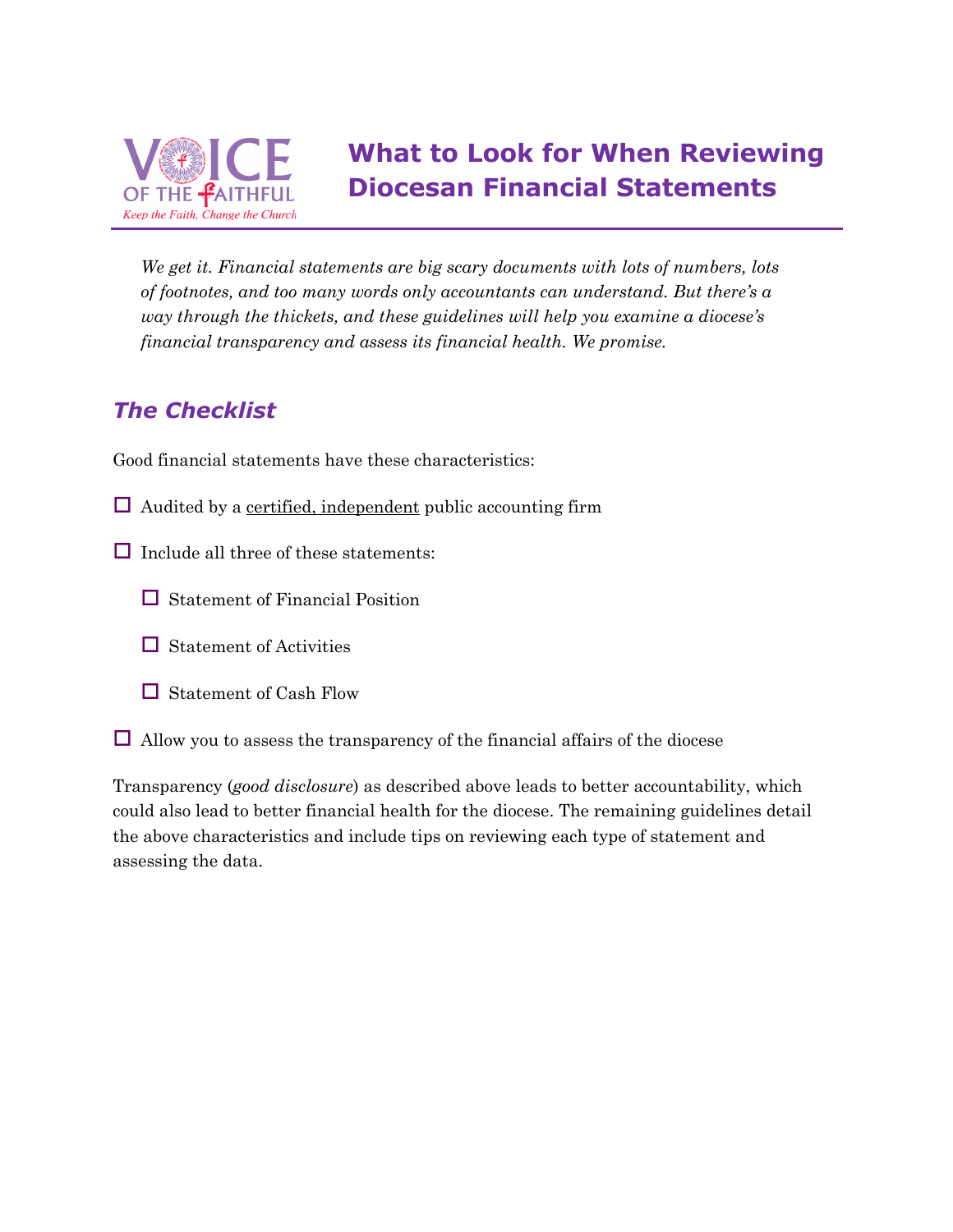## *Is Report Audited by an Independent Firm?*

Audits by an independent certified public accounting firm are essential. Without them, the diocese has the flexibility to present only that which it wants to show. A non-audited report may include numbers an auditing firm would not accept, or it may present less than the full financial picture.

But remember: An audit is not a guarantee of good financial health. It's only a picture of the financial status of the diocese. The financial health of the diocese is a judgment which arises out of an analysis of the financial statements.

### *How can I tell if the statements are audited?*

You should find a "**Report of Independent Certified Public Accountant**" in the first several pages of the diocesan financial statements.

If you do, review the report with this in mind:

- 1. Did the Independent Certified Public Accounting Firm give the diocese a "clean" opinion—one labeled *unqualified* (meaning the firm has found nothing that would cause it to limit its own endorsement)? Or did the firm give a *qualified* opinion (the sign of a significant financial problem)?
- 2. A clean or unqualified opinion is one which states an opinion that the financial statements are in conformity with generally accepted accounting principles and the statements have been audited according to generally accepted auditing standards. If an opinion is qualified, the nature of the qualification will be disclosed and its impact on the financial statements will be disclosed.

### *Is an "unqualified" opinion a sure sign that no problems exist?*

No, but it's a good start. Unfortunately, even an audited financial statement may contain "material" (i.e. really significant) misstatements, because audits only occasionally find intentional but well-hidden fraudulent activity.

On the other hand, do not be alarmed if, despite a "clean" report, the independent auditor's report says the preparation of the financial statements is the responsibility of management rather than the auditor, and/or that the audit only provides "reasonable assurance" the statements are free of a "material" misstatement. That language is standard for any audit report, because the auditor is not running the day-to-day accounting operations.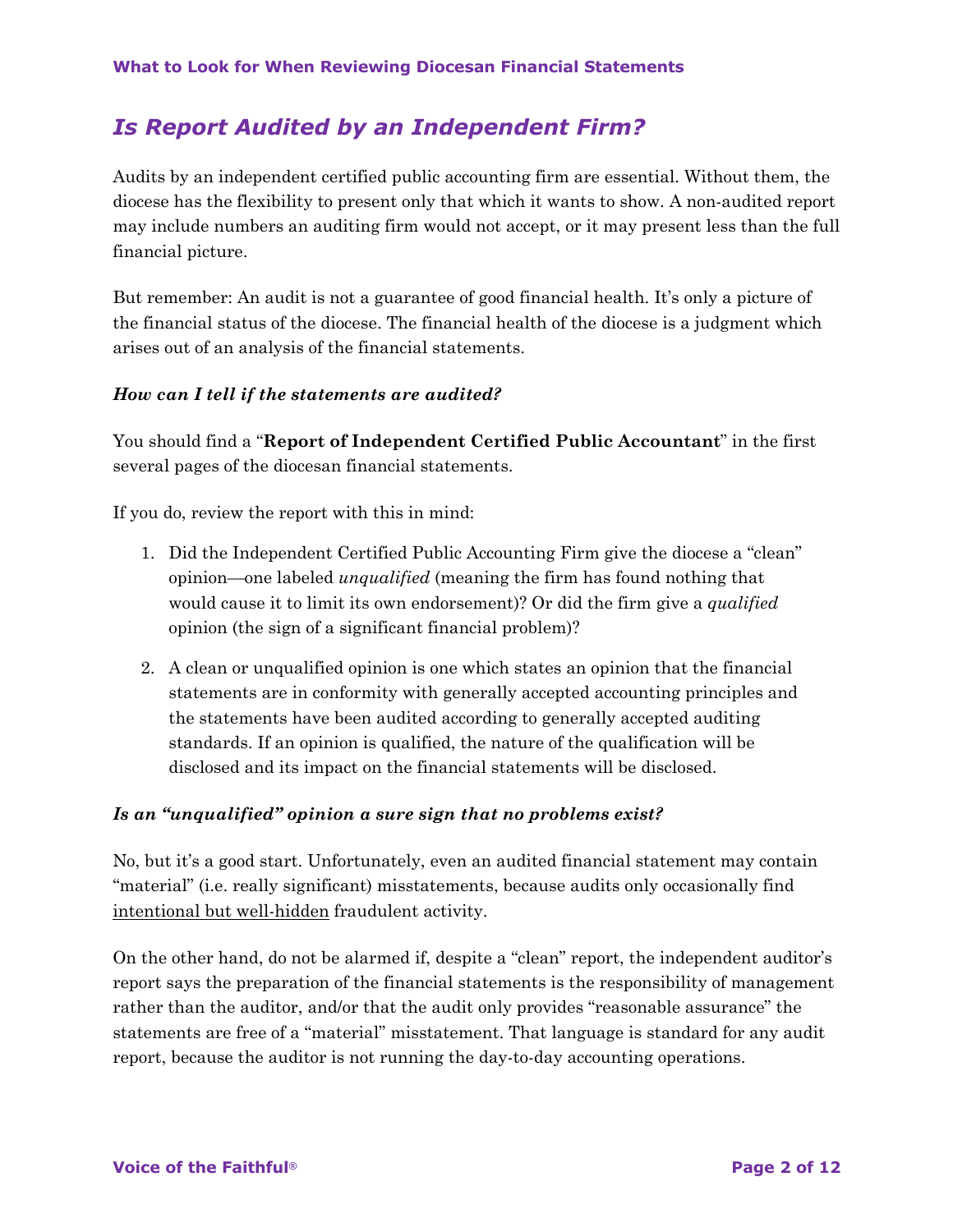## *Are Three "Statements" Included in the Report?*

If an independent certified public accounting firm has audited the financial statements and if the audited statements contain that auditor's "Opinion" report, the next checkpoint is the financial statements themselves.

First, check to be sure the financial report has *all three financial statements*—Financial Position, Activities, and Cash Flow—along with *full footnotes* (i.e., "Notes"). *Note 1 (or, sometimes, Note A) is very important* because it tells you exactly what entity was audited. It explains the entity covered by the financial statements, and it's typically called "Nature of the Organization." (See the guideline on Notes, page 11, for details.)

#### *So if the diocese financial report has three statement and notes, it's good?*

Many dioceses have numerous entities. If a diocese's financial report has these entities (entities under the jurisdiction of the bishop), it has full disclosure and, therefore, excellent transparency—but only for the entities described in "Note 1" or "A." Conversely, if the financial report does not contain all of these entities, the diocese has deficient transparency.

**Any disclosure** improves transparency and is always better than **no disclosure**. But the more disclosure, the better.

#### *What to do after applying the Checklist?*

If your diocese has no reporting at all, your first task is to request such accounting. It's your money the diocese spends, and a transparent report about finances is the first step.

But the second step and any that follow are your responsibility: *Learn how to review the information in the financial statements and the footnotes provided*, as detailed in the next pages.

### *Reviewing the Statement of Financial Position*

*Review this statement primarily to see the diocese's assets (plus side), liabilities (the negatives), and net assets (do we have more assets than liabilities?).*

The Statement of Financial Position is called a "balance sheet" because *assets* equal the sum of *liabilities* and *net assets*: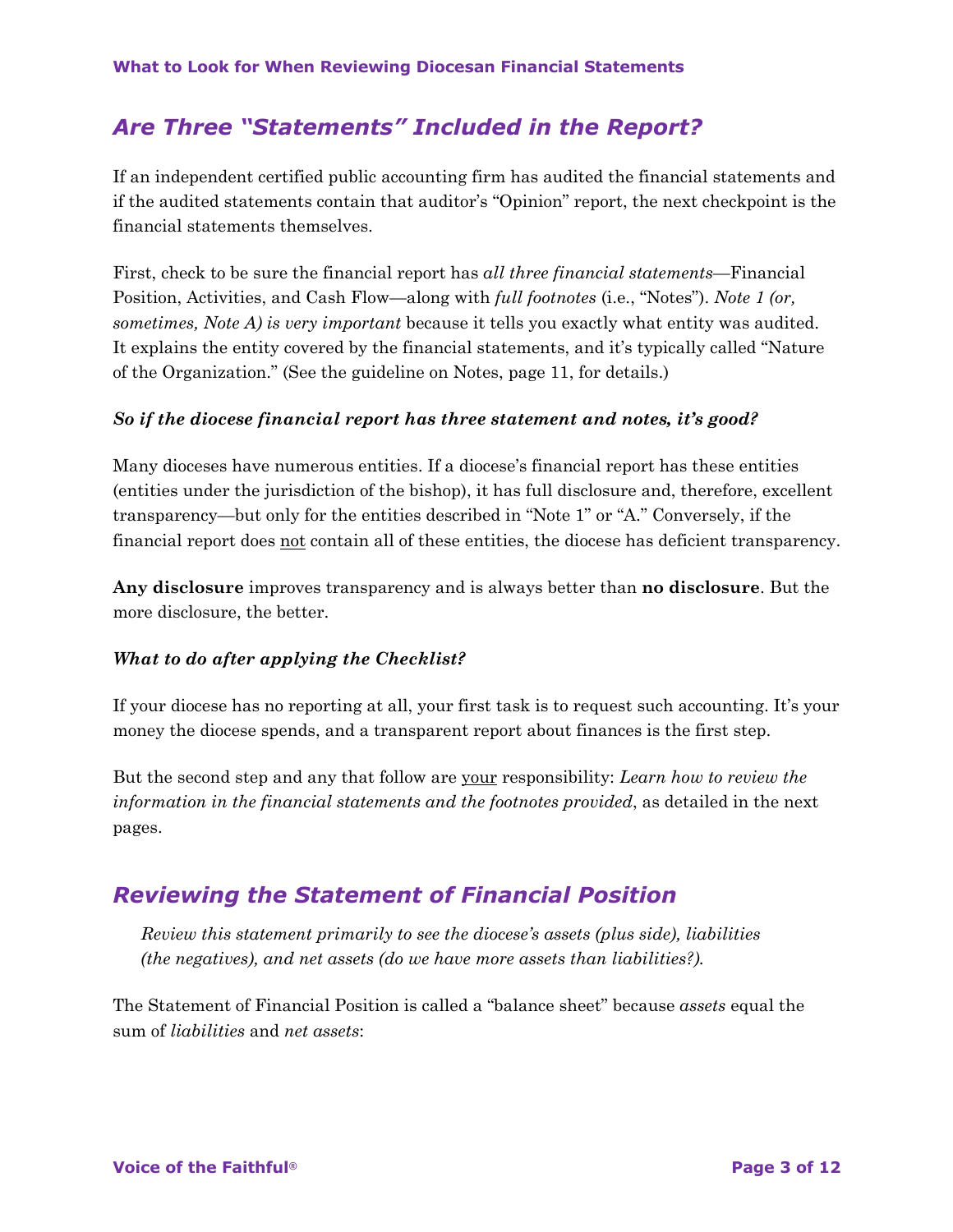- Liabilities, both short-term and long-term, are the "bills" the diocese owes. Think not only of outstanding bills for heat and electricity for the buildings and staff in those buildings, but also for supplies, pensions, mortgage loans, and so on.
- Assets are cash, the cash that's expected to come in (*accounts receivable*), money market funds and the like, plus property and equipment that could be converted to cash (by selling it).
- Net assets are what you get by subtracting liabilities from the assets, and it's the term commonly used for a non-profit like a diocese. (In the for-profit world, this value is called Stockholders Equity or "net worth.")

Review this Financial Position Statement to see whether the diocese can meet both its **current obligations** (outstanding debts payable within a year, including the current portion of its long-term debts) **and its longer-term obligations** (debts that don't have to be paid within one year, like mortgage loans and other loans payable).

### *(1) Evaluate the Assets*

One asset is not the same as another. Short-term assets, like cash and what can be converted to cash within the next year, represent the *current assets*. Another category—the *fixed assets*—not only are harder to convert to cash if needed, they also present a challenge in terms of proper evaluation.

Here are factors to consider as you review the assets reported:

□ Does the diocese have a significant level of **Cash** and **Cash Equivalents** in comparison with its short-term (i.e., due within one year) liabilities? To answer, look for the cash numbers at the top of the Assets section. Compare them with the liabilities listed in categories with such labels as "Accounts Payable" and "Accrued Expenses."

The higher the level of cash and cash equivalents, the more flexibility a diocese has to meet its short-term "liabilities" (bills).

o What's the value of the diocese's **Current Assets**? This includes the Cash and Cash Equivalents and any other assets that will become cash within one year (like money owed to the diocese—*accounts receivable* and *interest receivable* for example) or "Prepaid Expenses" that avoid the need to pay cash in the next fiscal year (like an annual payment on an insurance policy that covers a particular expense that is really part of "next year"—that is, the fiscal year that follows the year presented in the Statement of Financial Position).

#### **Voice of the Faithful® Page 4 of 12**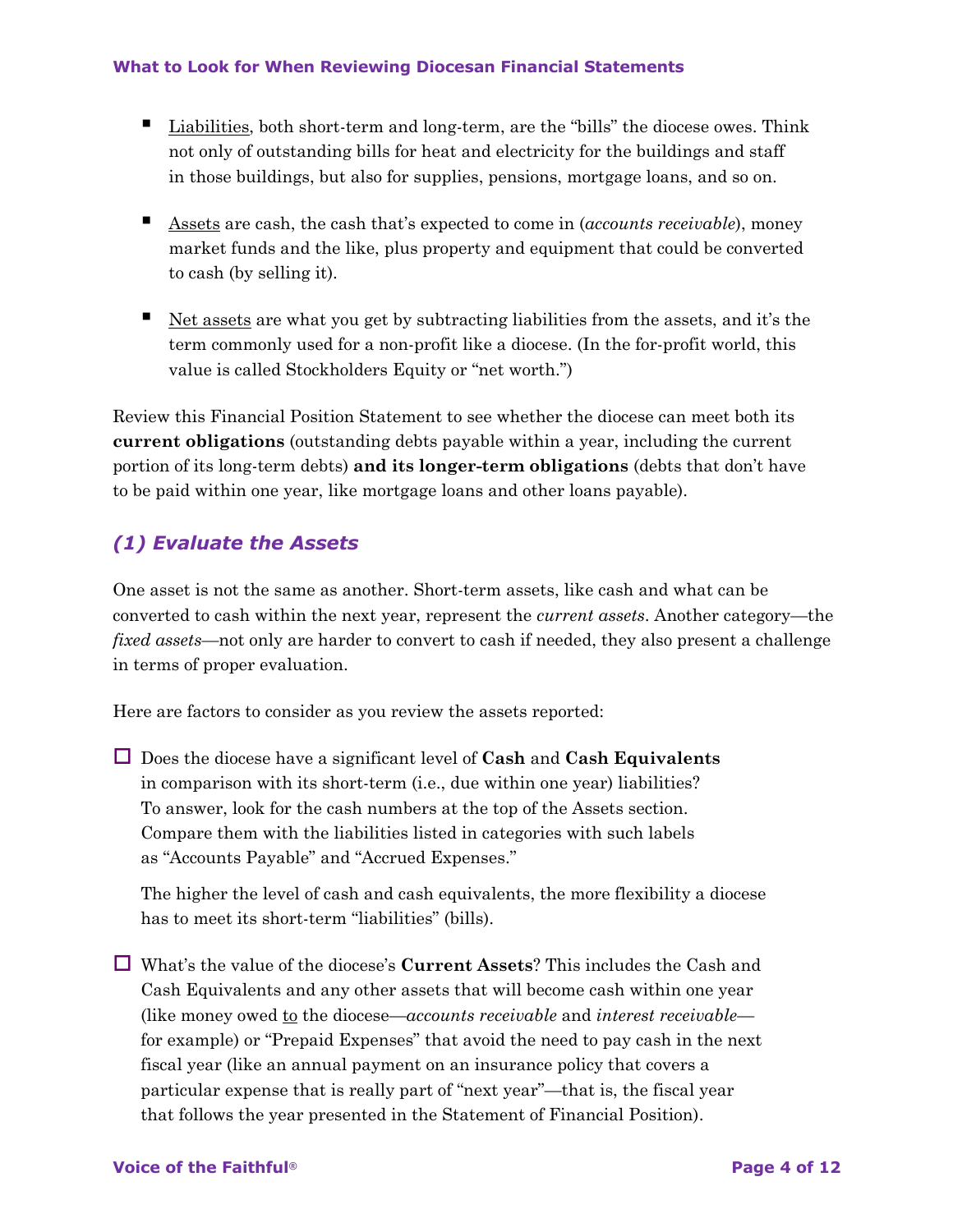$\Box$  Look at the **Fixed Assets**, which typically are listed at the bottom of the Assets section in the Financial Position Statement (look for the labels *Land*, *Buildings*, and *Equipment*).

Fixed Assets are tricky—they're like plums in an apples bin. All the other assets are expressed in terms of their current cash value dollars. Not the fixed assets. **Their value is based on what it cost to acquire them**.

What effect does that have? In most dioceses, most parish land and buildings were acquired decades ago, at a very low cost compared with what it might cost to buy the same property today. Not only that, but the cost of the buildings then is depreciated over a fixed number of years (usually 30). So the "cost" for buildings is reduced each year from that low purchase cost down to zero.

Values shown for Land and Buildings on the Statement often are **vastly understated in terms of their current "selling value"** even though the diocese is using proper accounting procedures.

### *(2) Check the Liabilities*

Here's where you see what bills the diocese owes. They are listed in categories labeled **Accounts Payable**, **Accrued Expenses**, and **Notes Payable**. (Accounts Payable and Accrued Expenses to be paid out within 12 months are called *Current Liabilities*.)

- Accounts Payable is exactly what you think it is: bills for supplies, rent, salaries, gas, heat, electricity, etc., which must be paid in cash during the next 12 months.
- Accrued Expenses are amounts owed but not yet paid out—like vacation days that have been earned but not yet taken by staff, payroll tax deductions collected from staff but not yet remitted to the government, and that portion of interest on loans accrued on the date of the Financial Statements but not due for payment until the next fiscal year.
- Notes payables are split into notes that are payable within one year of the financial statement date and are included in current liabilities. Notes that are payable beyond one year of the financial statement date are classified as longterm debt.

### *(3) Assess Current and Long-Term Financial Health*

Here's where **Net Assets** factor into the financial evaluation. In its simplest form, net assets are what you get when subtracting all the liabilities from all the assets. But with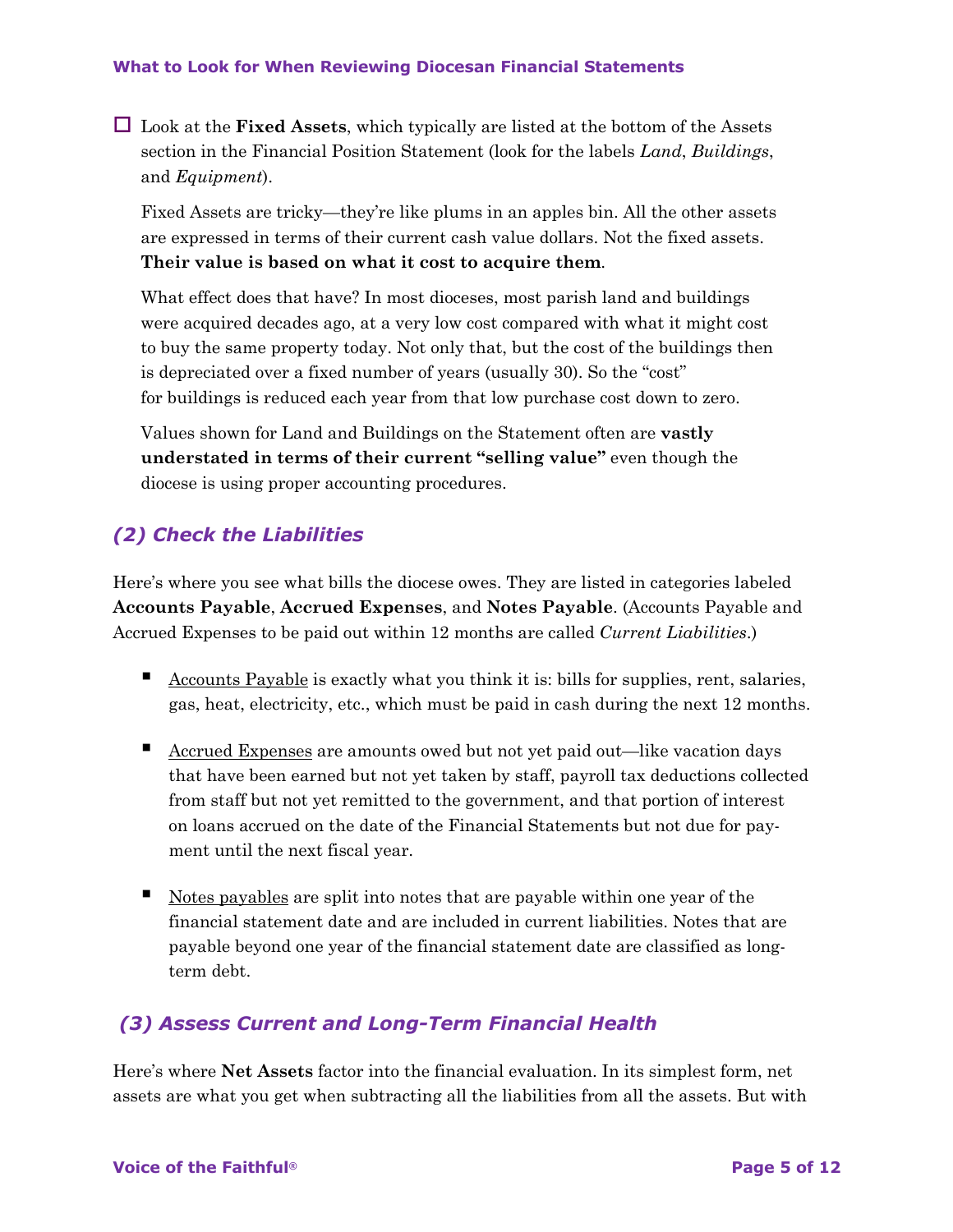factors like long-term debt, current assets versus fixed assets, depreciation, restricted and non-restricted funds (to be described later), financial evaluations seldom are that simple.

Begin by assessing the *current financial health* of the diocese:

- 1. Is the total of Current Assets in excess of the total of Current Liabilities?
- 2. Is there a significant amount of debt (Notes Payable) coming due within the next few years?

### *If the answers are Yes for #1 and No for #2, the classic "rule of thumb" (which means it's not always true) is that the organization is financially healthy.*

Now look at the *long-term position*. The evaluations here are more complex because they involve fixed assets, which as noted before typically are undervalued.

- 1. Is the total of Net Assets double the total of its long-term Liabilities (those due more than 12 months in the future)? If the answer here is Yes, you may assume the diocese has sufficient assets to meet its long-term liabilities, depending on the answer to the next question.
- 2. Are the bulk of the Net Assets tied up in land and buildings that may be difficult to convert to cash in time to meet long-term liabilities coming due within the next few years? If this answer is No, you are looking at a healthy financial situation. If this answer is Yes, the diocese may be headed into a difficult financial period, depending on the answer to Question 3.
- 3. Is the diocese's credit good enough to refinance long-term debt if necessary? Again, if the answer is No, trouble lies ahead. If the answer is Yes, then the Assets tied up in land, buildings, etc., *may not be a problem* because the longterm debt can be refinanced if necessary.

If the total of Net Assets is **not** double the long-term debt, it may be a sign that the diocese is financially overextended or leaning in that direction.

And if the total of <u>long-term liabilities</u> is double the total of <u>Net Assets</u>, the diocese is very likely at risk of serious financial difficulties.

### *What does it mean if the diocese has negative Net Assets?*

Pretty much what you think it means: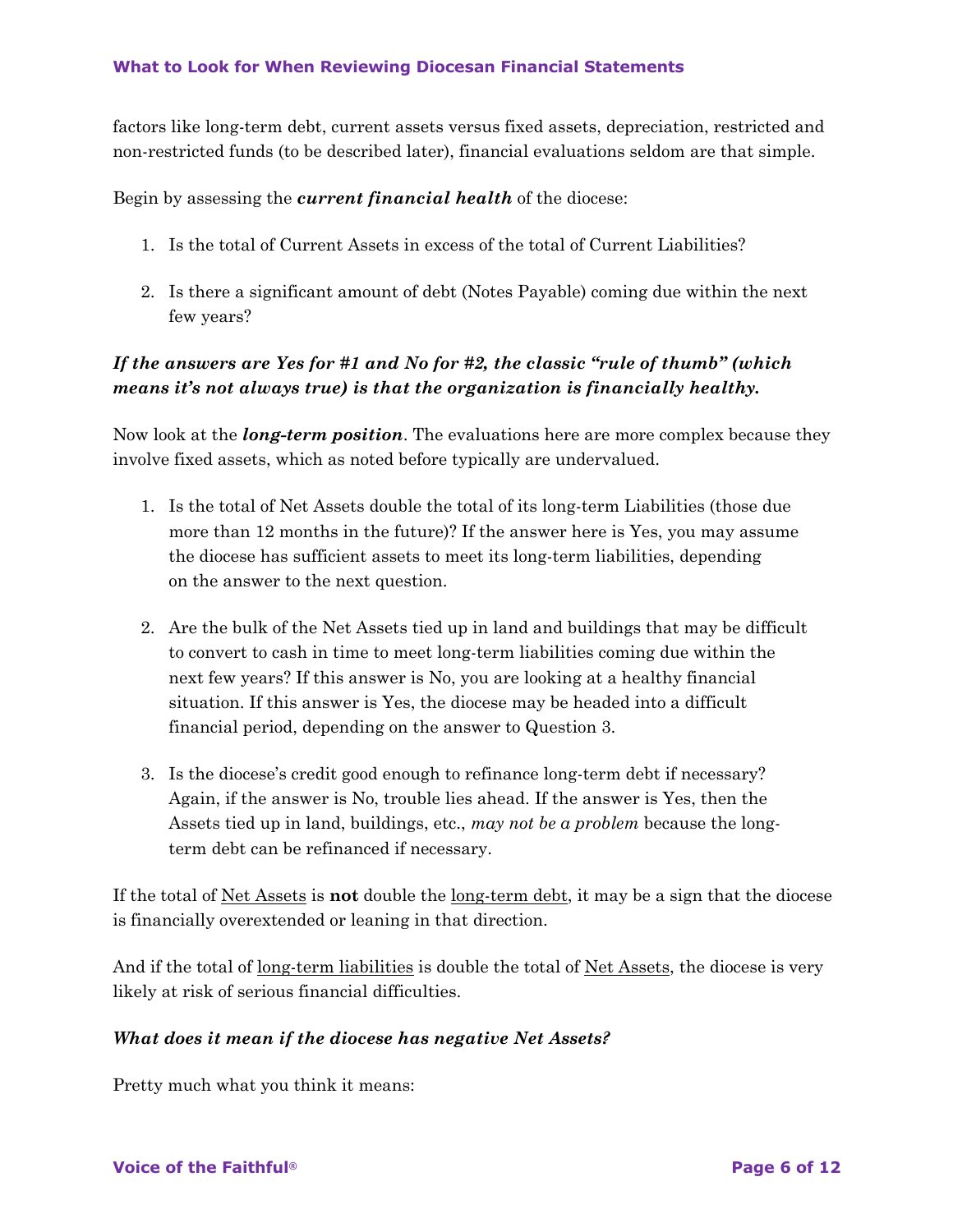- Its financial health is extremely poor.
- It probably received a "Qualified" opinion from the independent auditor.
- It might even be in or headed towards bankruptcy.

### *(4) Review the Restricted Assets*

**Restricted assets** are funds and property that can be used only for the purposes specified by the donors.

Most of the dollars we donate to our parish or diocese are **unrestricted**: They may be used for any activity or operation appropriate to the diocese. (At the parish level, think "Sunday collection" money.) Restricted funds cannot.

The more restricted funds the diocese has, the less flexibility for meeting general expenses. So, you should examine the relationship between Unrestricted, **Temporarily Restricted**, and **Permanently Restricted** Net Assets.

- Temporarily Restricted assets are those with restrictions that can be fulfilled during a specified period of time or by completing specified activities. If you donate money and specify that it should be used to purchase new furnaces for the chancery, for example, the bishop can't use the money to run a soup kitchen or buy new chairs. And if you donate it for the soup kitchen, it can't go to the furnaces.
- Permanently Restricted assets are the funds restricted by the donor for a purpose or a time that does not expire. The diocese must maintain 100% of this asset (e.g., cash or investment) indefinitely. However, income from a permanently restricted asset becomes a temporarily restricted asset that can be used, as long as it is used only for the restricted purpose specified by the donor.

Obviously, the diocese has much greater flexibility if the overwhelming majority of its Net Assets are Unrestricted. When too many net assets are Permanently Restricted, there is almost no flexibility.

### *(5) Check the Footnotes!*

This is a final stage in reviewing the Statement of Financial Position, but you probably will be noticing the items all along. Any time you see a letter  $(A, B, C, \ldots)$  or number  $(1, 2, 3, \ldots)$ next to a line item in the statement, it means there's a "note" in this document.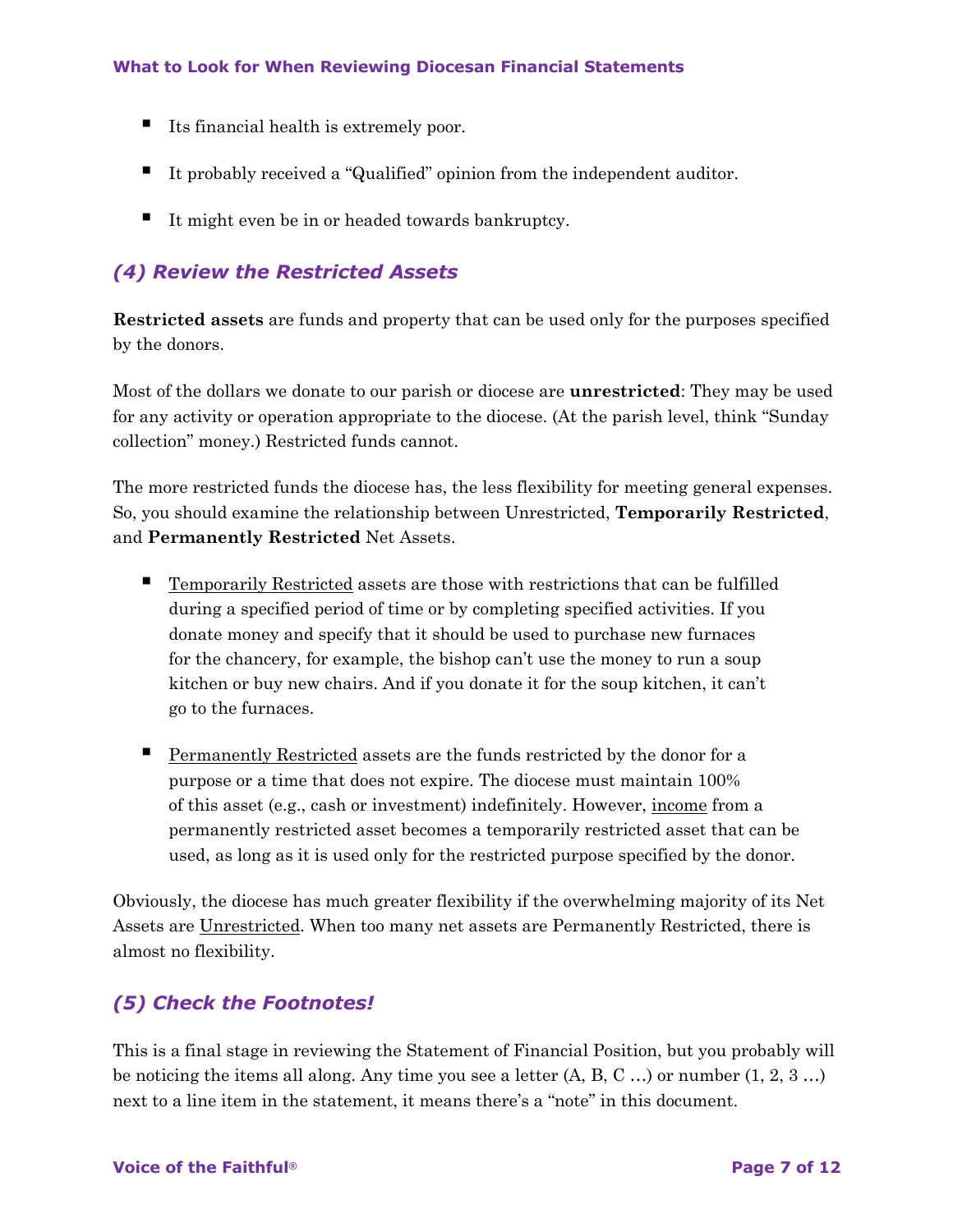These Notes provide background information on the financial statement. It's also where you are most likely to learn about separate corporate entities (foundations or funds) that a diocese may NOT be reporting on fully in this statement. Dioceses increasingly are using such foundations, as we'll describe in later pages.

## *Reviewing the Statement of Activities*

The Statement of Activities shows the income and expenses of the diocese in this order:

- The sources of income (various kinds of donations, interest income, investment income, and so on), line by line
- The various expenses incurred by the diocese, line by line
- Whether income exceeds expenses (operating at a "profit") or expenses exceed income (operating at a loss)

### *(1) Check the Change in Net Assets*

You begin this part of your review at the bottom of the statement, not the top. Look for the term **Change in Net Assets**. If it's positive, the diocese operated with a *surplus* (as a nonprofit, the diocese won't label this "profit," but it's the equivalent of one).

If the Change in Net Assets is negative, the diocese ran at a loss or a *deficit*. This number will be shown within parentheses rather than with a minus sign: a –\$55,600, for example, would be displayed as (\$55,600).

**A negative number is not necessarily a sign of poor financial health.** Non-profits are not expected to show a surplus each year, and many try to operate at break-even: that is, neither a surplus nor a deficit.

But operating with a **large negative Change in Net Assets** and/or repeated annual losses will drain the assets of the diocese. That's **not healthy.**

Repeated losses may reflect budgeting problems and/or an inability to raise sufficient income (e.g., donations) to balance a budget.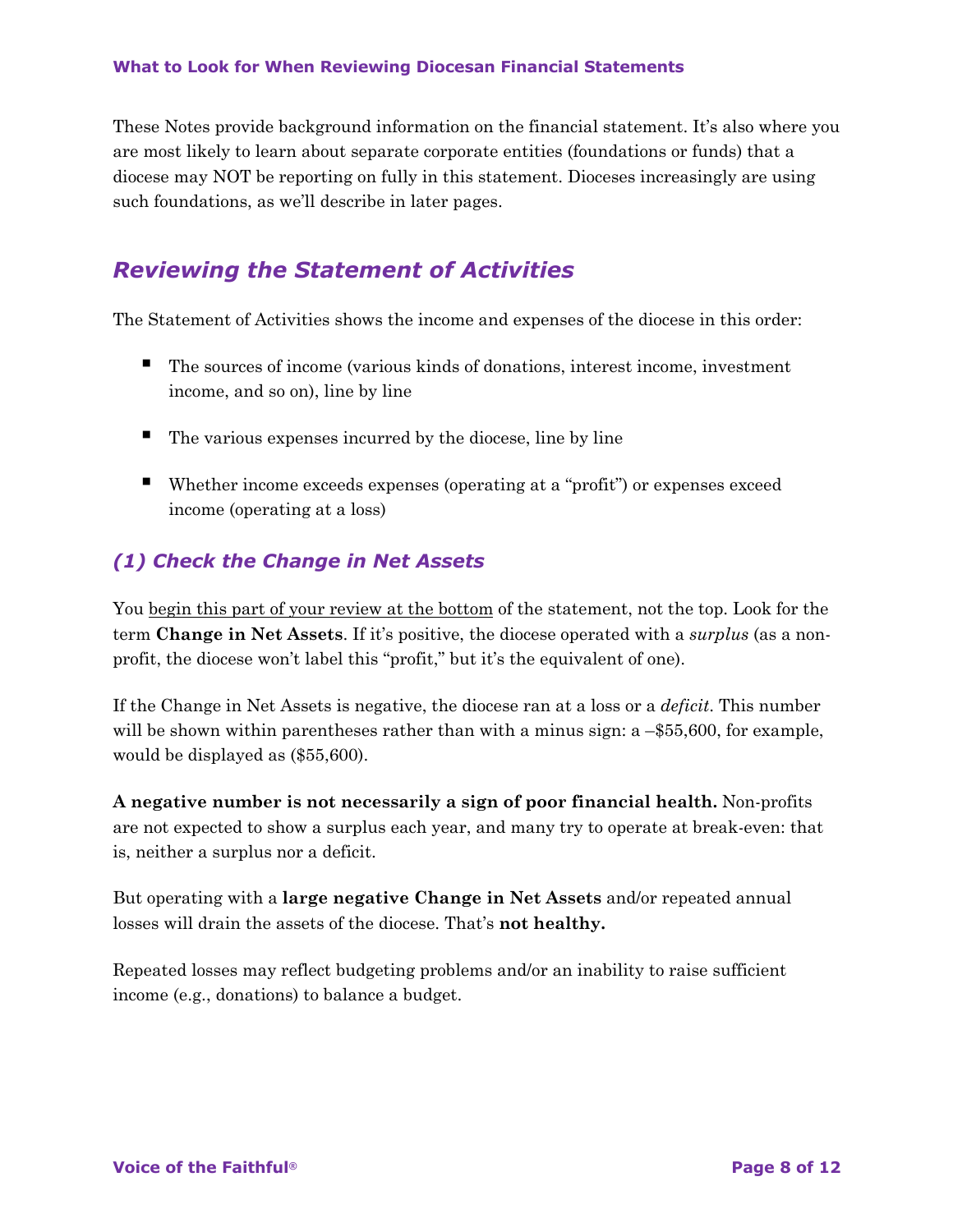### *(2) Review the Line Items*

Now go back to the top of the Statement of Activities and review each of the line items under both *Income* and *Expenses* to see where the diocese is getting its money and where it is spending that money.

Also check for any letters or numbers next to the line items. These identify any Notes that provide background information on the specified line items. As stated previously, these footnotes carry particular importance in a financial report, and we will assess them later.

### *Reviewing the Statement of Cash Flow*

This Statement is usually the most difficult for those not familiar with financial statements to read and understand. It presents all of the increases and decreases to assets and liabilities that affect *Cash* and *Cash Equivalents* for the given year, starting with the *Change in Net Assets* (reviewed under the Statement of Activities) and continuing with all of the other asset, liability, income, and expense items for the year that affect the Cash and Cash Equivalents.

The Cash Flow Statement separates the various change factors into four categories:

- $\blacksquare$  Change in Net Assets
- $\blacksquare$  Changes related to operating activities (from the Statement of Financial Position and the Statement of Activities)
- $\blacksquare$  Changes related to Investing Activities
- $\blacksquare$  Changes in Financing Activities

These four "Change" categories added together produce a *Net Increase (or Decrease) in Cash and Cash Equivalents* for the given year.

Accountants use this Net Increase/Decrease, calculated from the four change factors, at the bottom of the Cash Flow Statement to reconcile "Cash and Cash Equivalents" in the current year to the prior year.

#### *Other than the comparison to the previous year, what do I look for?*

If the diocese operated at a loss (that is, has a negative Change in Net Assets), check the Statement of Activities for the item *Depreciation of Buildings and Equipment*. This is a *non-cash expense* that did not require the use of cash in the given year—the cash was used in the year the building was constructed or the equipment acquired. If the **depreciation**

#### **Voice of the Faithful® Page 9 of 12**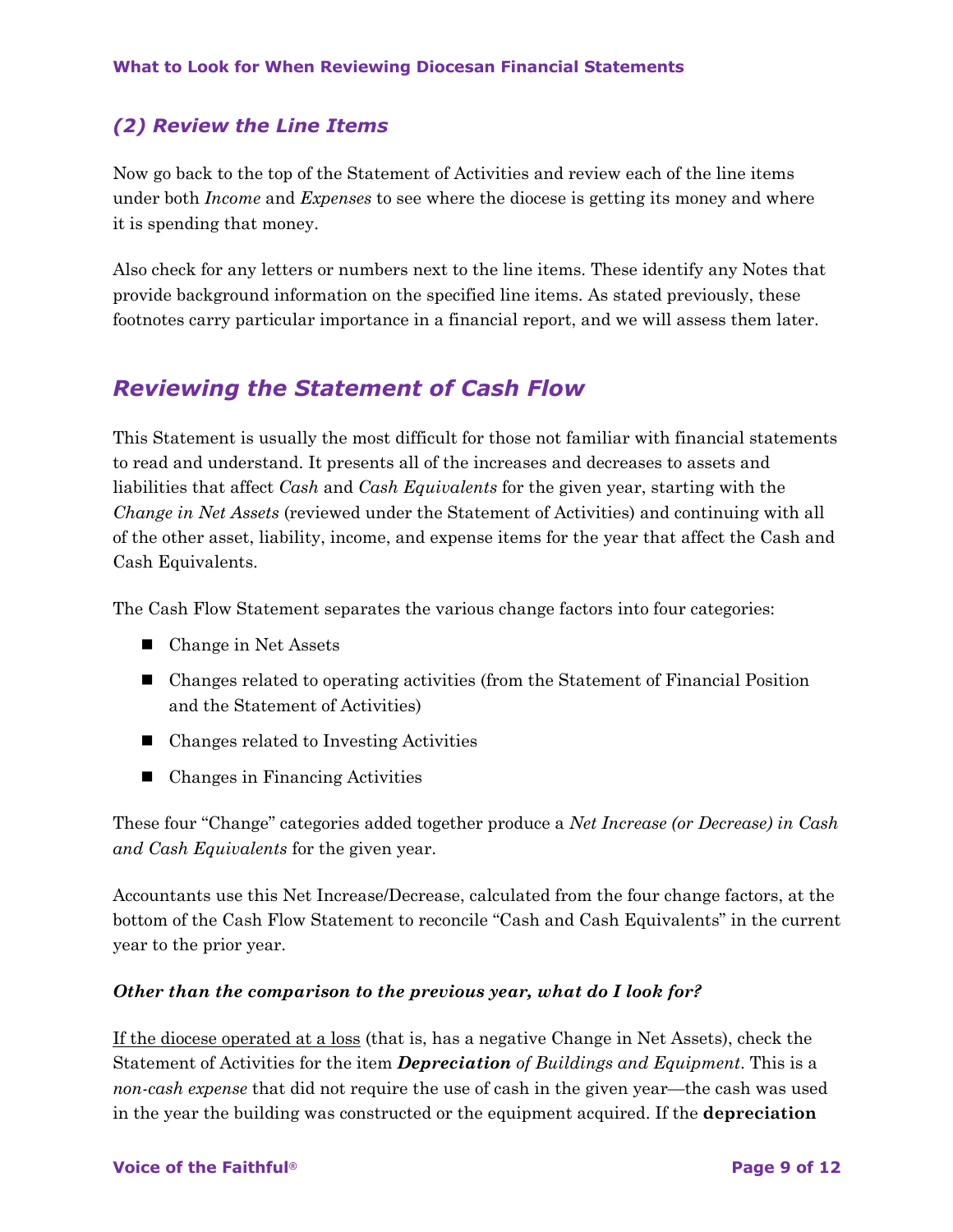number is larger than the loss, it means the diocese actually operated with a cash surplus for the year and its loss is not as threatening in the short term as it might seem.

Scan the line items on the Cash Flow Statement to see if there is one of interest to you and you'd like to understand more about it (e.g., find out background information). If there is, look for that background in the "Note" section of the Financial Statements (we describe the Notes in the next section of these guidelines).

Unfortunately, if you do want to know more, the line items on the Statement of Cash Flow usually do not contain alphabetic or numeric references to a specific Note. You must search all the Notes for the item of interest unless there was a helpful specific reference on the Statement of Financial Position or the Statement of Activities related to the same item.

## *Reading the Notes*

**Notes**, or footnotes, usually are placed immediately after the Statement of Cash Flow in a financial report. Many of them are referenced on two Financial Statements: the Statement of Financial Position and the Statement of Activities.

Diocesan personnel prepare the footnotes, but the independent auditing firm carefully reviews them. The firm also will insist that a footnote properly disclose important background information to a line item found on the Statement of Financial Position and/or on the Statement of Activities. These Note references are not typically found on a Statement of Cash Flow because they are already referred to in the other two Statements.

Many of the footnotes present important information that provides critical background related to a dollar number on one of the financial statements. Without detailed explanation in the footnote, that dollar number is simply a number commingled with other numbers and it cannot be fully understood.

**If there are no footnotes** to the financial statements, the statements either are not audited by an independent firm, or the diocese decided not to disclose the footnotes, in which case the results are not considered audited. This means **the diocese is deficient in transparency**. (Yes, the footnotes are that important!)

*Parishes differ:* Parish financial statements don't need footnotes because they are almost never audited; parishes are only one small part of a larger organization (i.e., the diocese) and it's the diocese therefore that is the audited entity.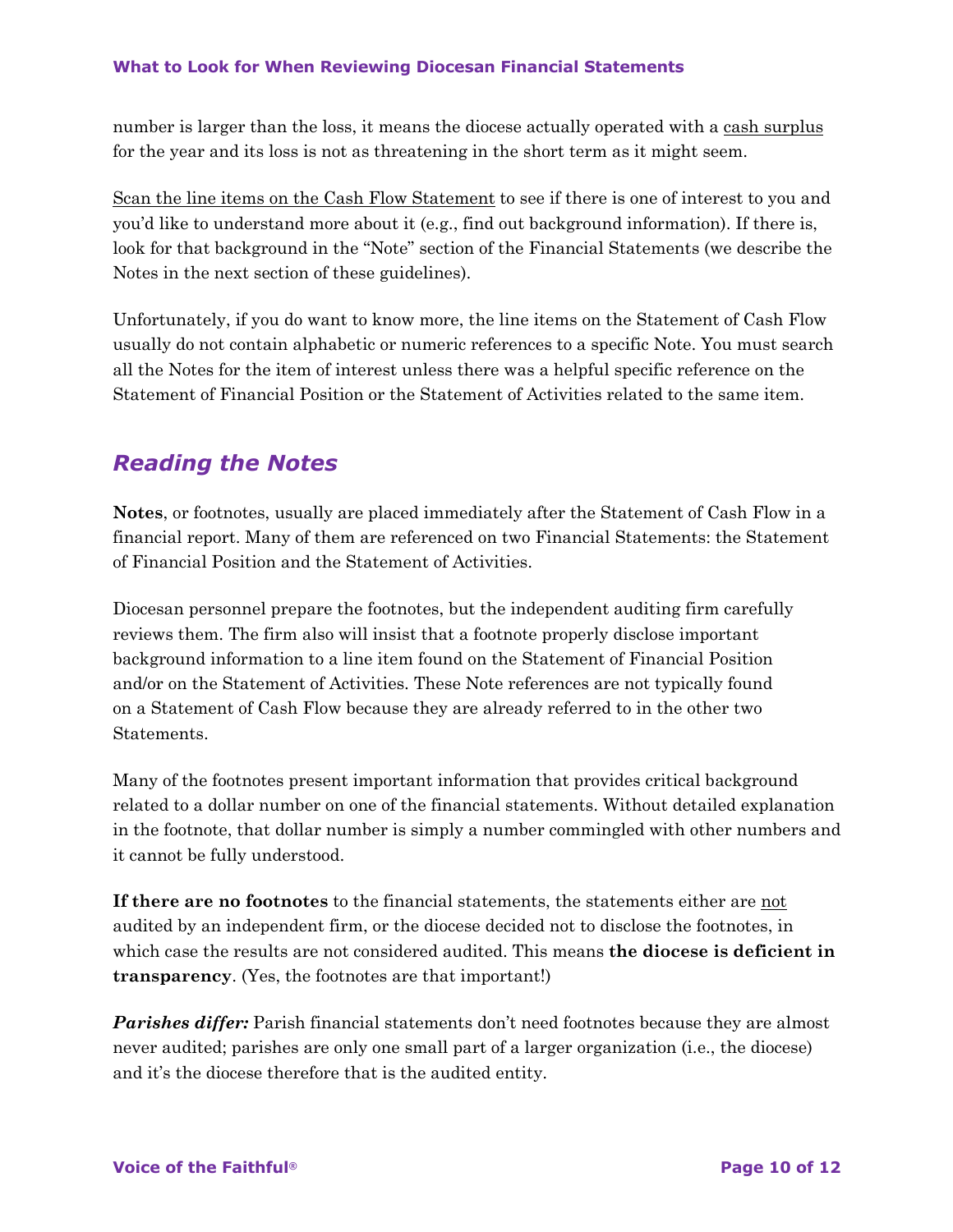### *All Footnotes Are Not Equal*

**Note A** or **Note 1** is extremely important. Also pay attention to notes that describe *contingent liabilities* or *related party transactions* or background on line items you especially wanted to review. Other notes will cover both financial and non-financial information that may interest you. And in many of these reports, you will find the best ones at or near the end of the Notes section.

Here's a little checklist for your Notes review:

 $\Box$  Note A (or 1), typically called *Nature of the Organization*, is always an explanation of the entity covered by the financial statements. **This is the most important note to review.**

Why? Because dioceses often have **multiple related organizations** (such as high schools that are not part of a parish, clergy retirement funds, Catholic charities, cemeteries that are not part of a parish, seminaries, Catholic media, hospitals, and so on) **that are not included in the Financial Statements** of the main "Organization" (in this case, the diocese).

Does the diocese disclose any other diocesan-related but separately incorporated entities in Note A (Note 1) or any other Notes? If it does, check the diocesan web site to see if they have financial statements that were independently audited for that separate corporate entity or entities. If they do have such statements, that is good transparency. If they do not, the diocese has inadequate financial transparency.

During the past few years, we also have seen an increasing number of dioceses reporting the existence of *separate but related non-profit corporate entities* (e.g., foundations). Some of these entities may be mentioned in Note A (Note 1) or another Note. Or they may not be mentioned at all. Examples are foundations that finance school loans or support, foundations that run a hospital, foundations that handle a building fund, and so on.

Sometimes the auditor will comment that they **have not reviewed** the accounts for these entities—in such reports, it may be the reason cited by the auditor for adding a "qualification" to its audit results.

 $\Box$  Skip Note B (Note 2), which usually has a name like *Summary of Significant Accounting Policies*, unless you have a great interest in such policies. This note is long—usually the longest one by far in the Notes section. It requires a detailed understanding of generally accepted accounting principles. It's frustrating to read unless you're an accountant.